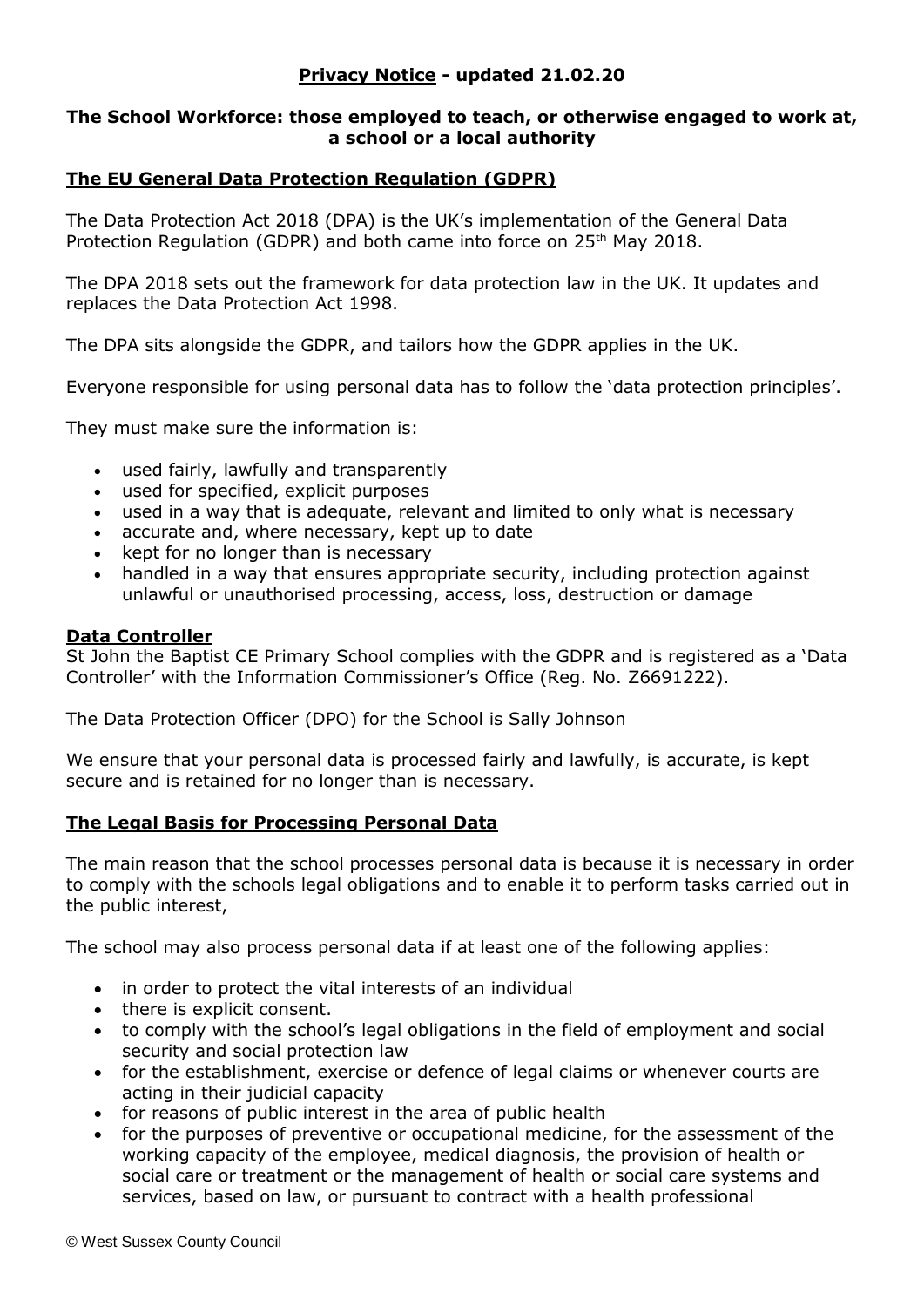for reasons of substantial public interest, based on law, which is proportionate in the circumstances and which has provides measures to safeguard the fundamental rights and the interests of the data subject;

#### **[You may wish to consider for data collection purposes (Departmental Censuses) are the Education Act 1996 – this information can be found in the census guide documents on the following website [https://www.gov.uk/education/data](https://www.gov.uk/education/data-collection-and-censuses-for-schools)[collection-and-censuses-for-schools\]](https://www.gov.uk/education/data-collection-and-censuses-for-schools)**

### **The categories of school workforce information that we collect, process, hold and share include:**

- personal information (such as name, employee or teacher number, national insurance number)
- special categories of data including characteristics information such as gender, age, ethnic group
- contract information (such as start dates, hours worked, post, roles and salary information)
- work absence information (such as number of absences and reasons)
- performance (such as capability and disciplinary matters)
- qualifications and recruitment information (and, where relevant, subjects taught)
- information relevant to the School Work Force Census and absence information.
- Medical information
- Next of kin

# **Why we collect and use staff information**

We process personal data relating to those we employ to work at, or otherwise engage to work at our School for:

- employment purposes,
- enable the development of a comprehensive picture of the workforce and how it is deployed
- inform the development of recruitment and retention policies
- to assist in the running of the School
- to enable individuals to be paid.

The collection of this information will benefit both national and local users by:

- improving the management of workforce data across the sector
- enabling development of a comprehensive picture of the workforce and how it is deployed
- informing the development of recruitment and retention policies
- allowing better financial modelling and planning
- enabling ethnicity and disability monitoring; and
- supporting the work of the School Teachers' Review Body
- protecting vulnerable individuals;
- the prevention and detection of crime

Workforce data is essential for school's and local authority's operational use. Whilst the majority of information you provide to us is mandatory, some of it is provided to us on a voluntary basis. In order to comply with data protection legislation, we will inform you whether you are required to provide certain school workforce information to us or if you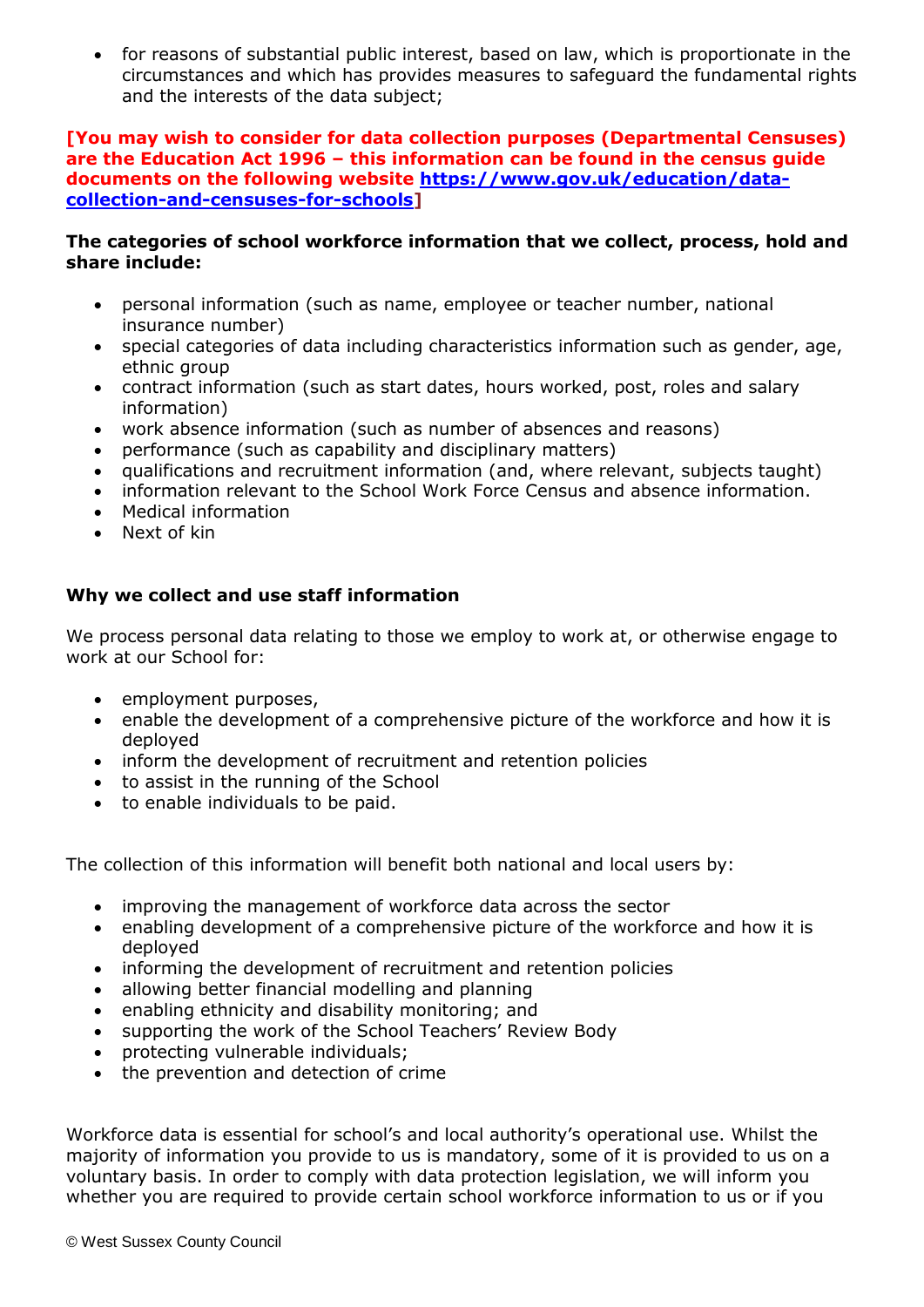have a choice in this.

# **Who we share this information with**

We routinely share this information with:

- our local authority
- the Department for Education (DfE)

### **Why we share school workforce information**

We do not share information about workforce members with anyone without consent unless the law and our policies allow us to do so.

### **Local authority**

The Department for Education (DfE) collects personal data from educational settings and local authorities via various statutory data collections. We are required to share information about our children and young people with the Department for Education (DfE) for the purpose of those data collections.

We are required to share information about our workforce members with our local authority (LA) under section 5 of the Education (Supply of Information about the School Workforce) (England) Regulations 2007 and amendments.

# **Department for Education (DfE)**

We share personal data with the Department for Education (DfE) on a statutory basis. This data sharing underpins workforce policy monitoring, evaluation, and links to school funding/expenditure and the assessment educational attainment.

We are required to share information about our school employees with our local authority (LA) and the Department for Education (DfE) under section 5 of the Education (Supply of Information about the School Workforce) (England) Regulations 2007 and amendments.

### **Data collection requirements**

The DfE collects and processes personal data relating to those employed by schools (including Multi Academy Trusts) and local authorities that work in state funded schools (including all maintained schools, all academies and free schools and all special schools including Pupil Referral Units and Alternative Provision). All state funded schools are required to make a census submission because it is a statutory return under sections 113 and 114 of the Education Act 2005

To find out more about the data collection requirements placed on us by the Department for Education including the data that we share with them, go to

[https://www.gov.uk/education/data-collection-and-censuses-for-schools.](https://www.gov.uk/education/data-collection-and-censuses-for-schools)

The department may share information about school employees with third parties who promote the education or well-being of children or the effective deployment of school staff in England by:

- conducting research or analysis
- producing statistics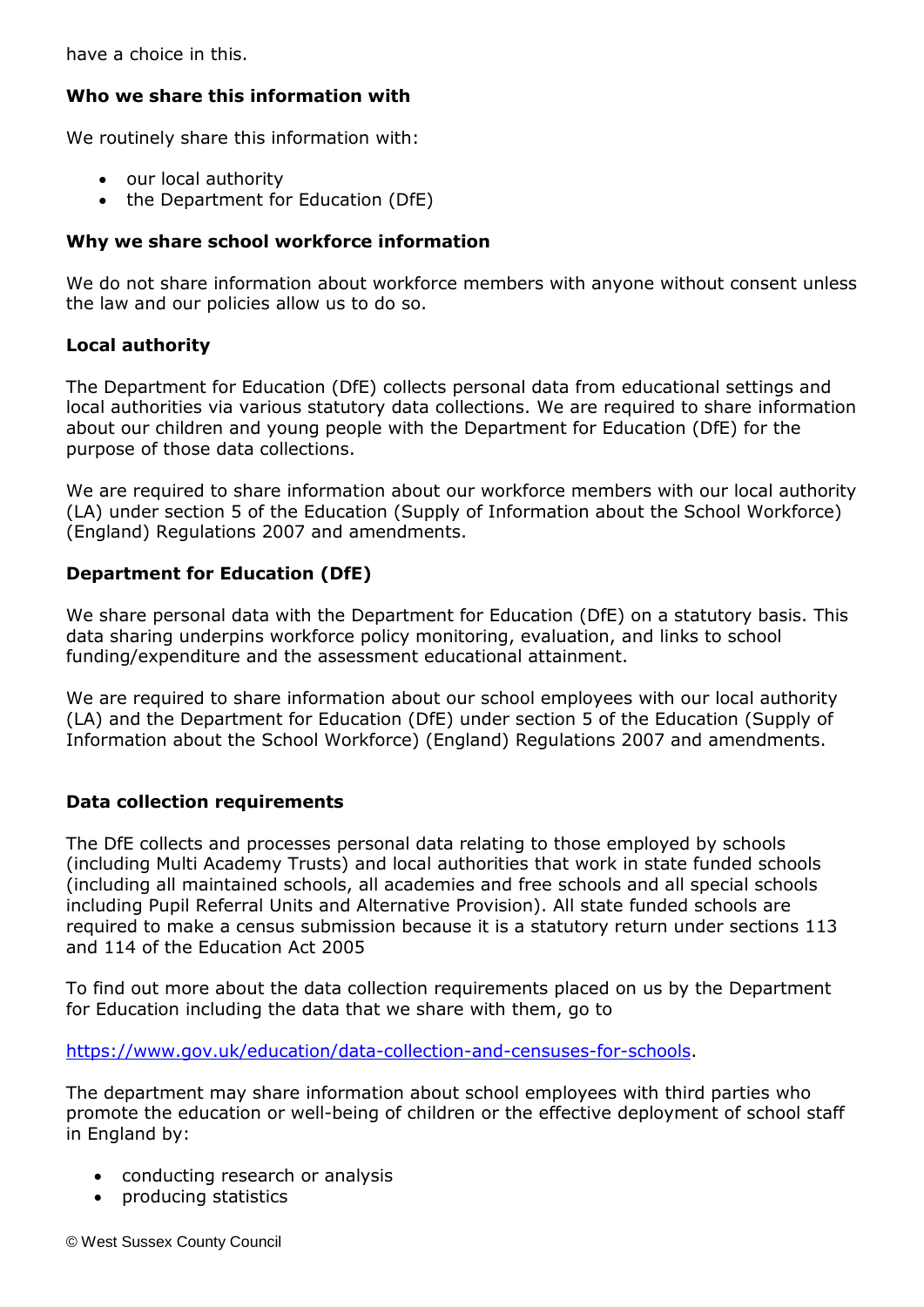providing information, advice or guidance

The department has robust processes in place to ensure that the confidentiality of personal data is maintained and there are stringent controls in place regarding access to it and its use. Decisions on whether DfE releases personal data to third parties are subject to a strict approval process and based on a detailed assessment of:

- who is requesting the data
- the purpose for which it is required
- the level and sensitivity of data requested; and
- the arrangements in place to securely store and handle the data

To be granted access to school workforce information, organisations must comply with its strict terms and conditions covering the confidentiality and handling of the data, security arrangements and retention and use of the data.

For more information about the department's data sharing process, please visit: <https://www.gov.uk/data-protection-how-we-collect-and-share-research-data>

To contact the department:<https://www.gov.uk/contact-dfe>

#### **Retention Periods**

Personal data will not be retained by the School for longer than necessary in relation to the purposes for which they were collected.

Information will be held in accordance with the Information and Records Management Society Tool Kit for Schools.

<https://irms.site-ym.com/page/SchoolsToolkit>

All data collected will be processed in accordance with the GDPR data protection principles and the Protection of Freedoms Act 2012

#### **Rights**

You have the right to:

- 1. be informed of data processing (which is covered by this Privacy Notice)
- 2. access information (also known as a Subject Access Request)
- 3. have inaccuracies corrected
- 4. have information erased
- 5. restrict processing
- 6. data portability (this is unlikely to be relevant to schools)
- 7. intervention in respect of automated decision making (automated decision making is rarely operated within schools)
- 8. Withdraw consent (see below)